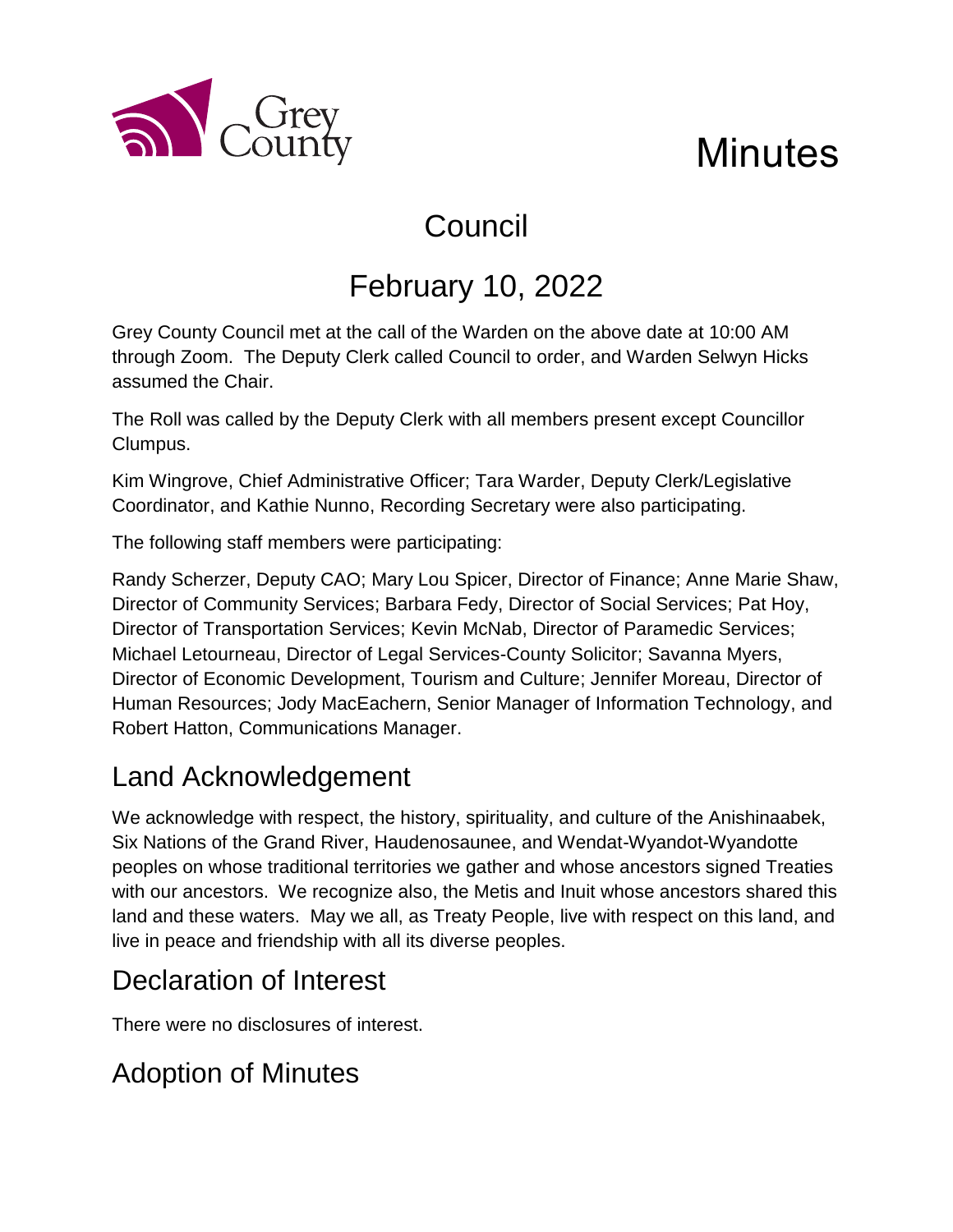*CC17-22* Moved by: Councillor Robinson Seconded by: Councillor Bordignon

**That the minutes of the County Council meeting and Committee of the Whole meeting dated January 27, 2022, and the Committee of the Whole meeting dated January 28, 2022, and the resolutions contained therein, be adopted as presented.** 

Carried

#### By-Laws

*CC18-22* Moved by: Councillor Milne Seconded by: Councillor Mackey

**That By-Law 5129-22 be introduced and that it be taken as read a first, second and third time, finally passed, signed by the Warden and the Clerk, sealed with the seal of the Corporation and engrossed in the By-law book.**

**5129-22 A By-law to Adopt Estimates of the Revenues and Expenditures for the Year 2022** 

Carried

## Good News and Celebrations

Councillor Hutchinson congratulated Councillor Keaveney on her appointment as Chair of the Grey County Economic Development and Planning Advisory Committee for 2022.

Warden Hicks congratulated Councillor Hutchinson for being selected in the role of Vice Chair.

Councillor Soever advised that the Ministry of Long-Term Care has provisionally provided an allocation of 160 beds to The Town of The Blue Mountains for an inclusion in an RFP/RFQ process. The Town has hired a development manager and they are looking for private-sector partners to develop a long-term care home to serve the eastern part of Grey County. Councillor Soever also advised that The Blue Mountains is the second-fastest growing municipality in Canada with a growth of over 33% in terms of population over 2016.

Councillor Keaveney also congratulated Councillor Hutchinson on his role as Vice Chair for the Grey County Economic Development and Planning Advisory Committee for 2022. Councillor Keaveney added that affordable housing was discussed at the February 9, 2022 meeting.

Warden Hicks stated that there are additional long-term care beds in the Town of Hanover as well.